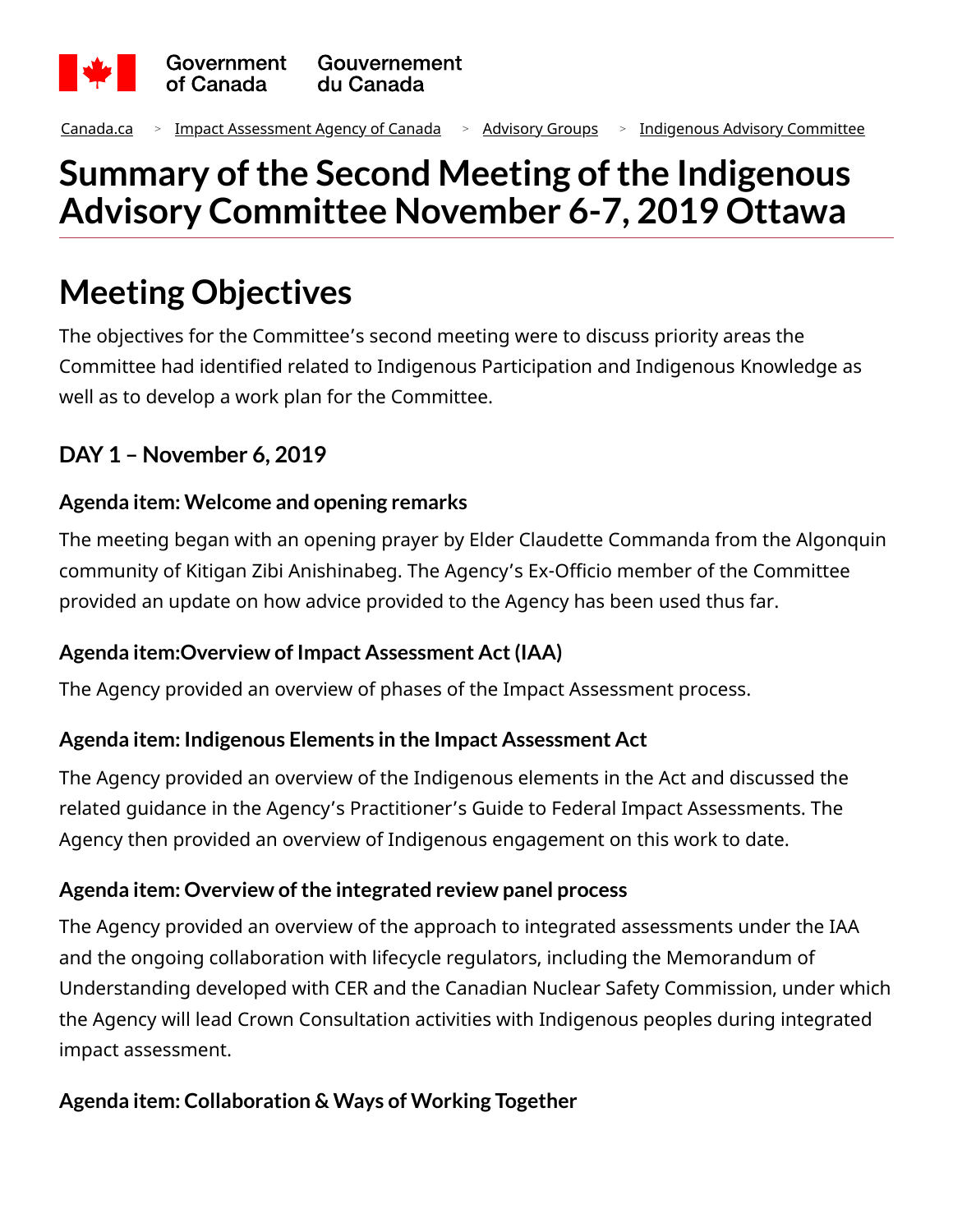The co-chairs led this discussion with the objective to finalize the Terms of Reference (TOR) and provide clarity on how the Committee and the Agency will work together. Several models for Committee collaboration with the Agency on policy development were outlined including: review of Agency-drafted materials; development of new products to inform Agency policies; the creation of sub-committees or working groups, as well as joint working sessions between face-to-face Committee meetings to elaborate on specific topics.

Members agreed the most realistic approach to providing input on specific topics is through sub-committees or working groups. The approach for how the working groups will roll-out will be determined in January.

Members discussed the following issues throughout the course of day one:

#### **Funding**

- Members were interested to know about the new grant funding available during the early planning phase.
- Coordination was highlighted as a priority with other Federal Departments to ensure a one-window approach.

#### **Engagement**

- Members were interested in further exploring:
	- $\circ$  approach to ensure a more holistic engagement with communities;
	- needs of communities to prepare for engagement and identify potential impacts on rights;
	- $\circ$  Agency structure/operational process for delivery; and,
	- $\circ$  Policy, process and tools for supporting early community cooperation

# **Impact on Rights**

Members were interested in further exploring the process for early engagement during the planning phase, recognizing the need to address community capacity to identify issues and concerns including potential impact to Indigenous rights, related to proposed projects.

# **DAY 2 – November 7, 2019**

# **Agenda: Welcome & Housekeeping**

David McGovern, President of the Impact Assessment Agency provided opening remarks, which highlighted priority areas for which advice from the Committee could be very valuable, including: Indigenous Knowledge, Indigenous participation in Impact Assessment and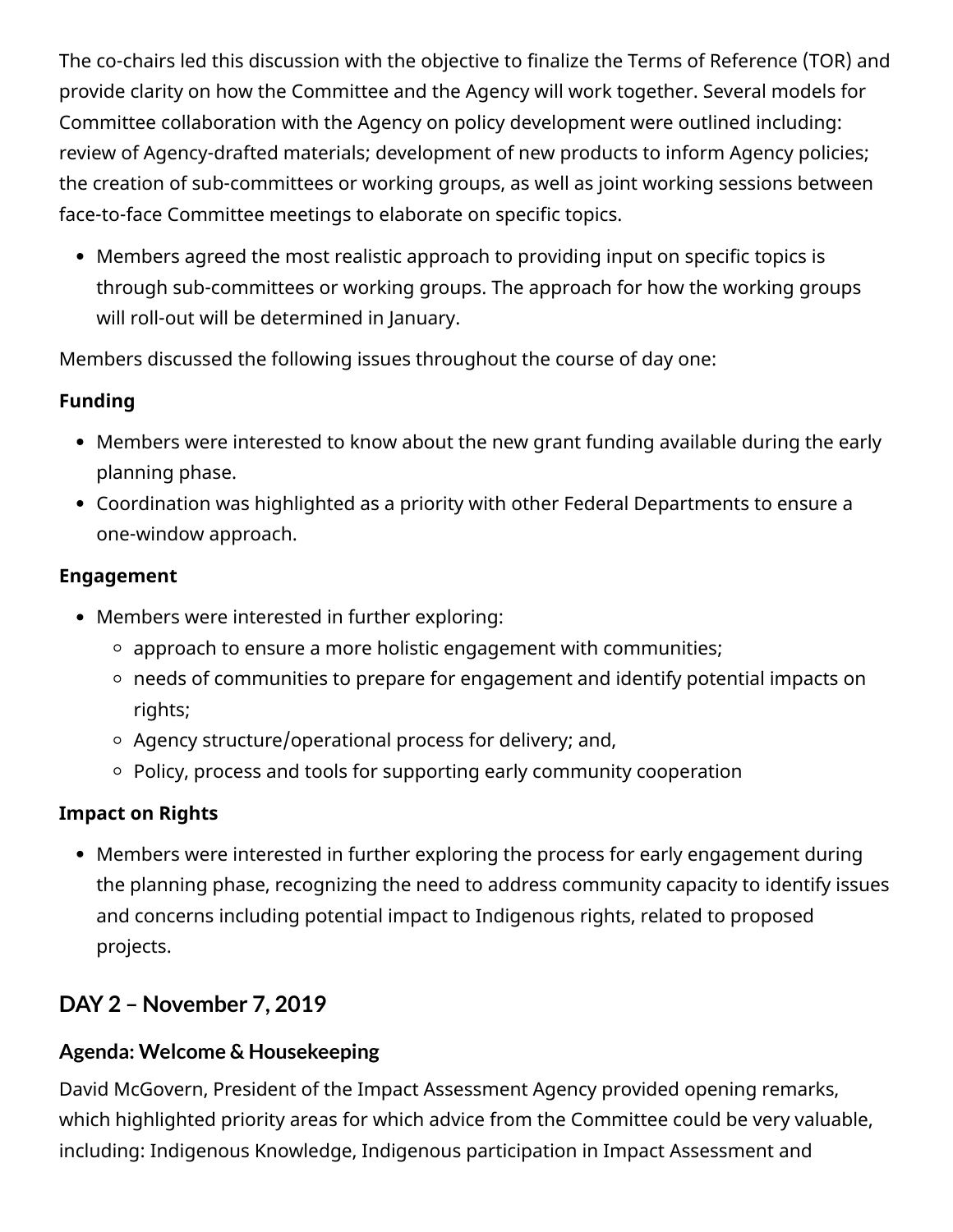assessing the potential impacts on rights in Impact Assessment. The Committee acknowledged the importance of working in these areas and considered them later in the day during the forward planning discussion.

### **Agenda item: Indigenous Knowledge Policy Framework - Engagement**

The Agency provided an overview of the engagement process for IK thus far including the discussion paper that supported national engagement undertaken this past year by the Task Team on Environment and Regulatory Review and a "What we heard report" from those consultations..

- The objective is to collaborate with the Committee on a draft Framework by Spring 2020.
- Members agreed on an approach for informing the work on the framework which included a dedicated working session on this topic at the next face-to-face meeting which would feed into drafting an IK Policy Framework.
- Following the Committee's draft framework, the product would be circulated and used to engage indigenous communities and organizations. It was noted that the Agency will be seeking the Committee's advice in January on the approach for indigenous engagement on the IK Policy Framework.
- Members were expressed interest in having a joint working session with the Technical Advisory Committee on the topic of Indigenous Knowledge and Western Science at a future meeting.

#### **Agenda item: Planning for the Forward Work Plan**

- Members identified a number of important topic areas as part of their forward work plan including:
	- Indigenous Knowledge;
		- Development of the IK Framework
		- Review of interim guidance on Indigenous Knowledge in impact assessment; and additional work to address the broader topic of IK and Western Science in the IA process.
		- The First Nations Principles of OCAP (ownership, control, access, and possession) in the context of IK.
	- Cooperation regulations and collaboration approaches;
		- Committee interest in working with Agency on a potential discussion paper and plans for collaborative work with Indigenous peoples in developing the relevant regulations.
	- Assessment of Impacts on Rights;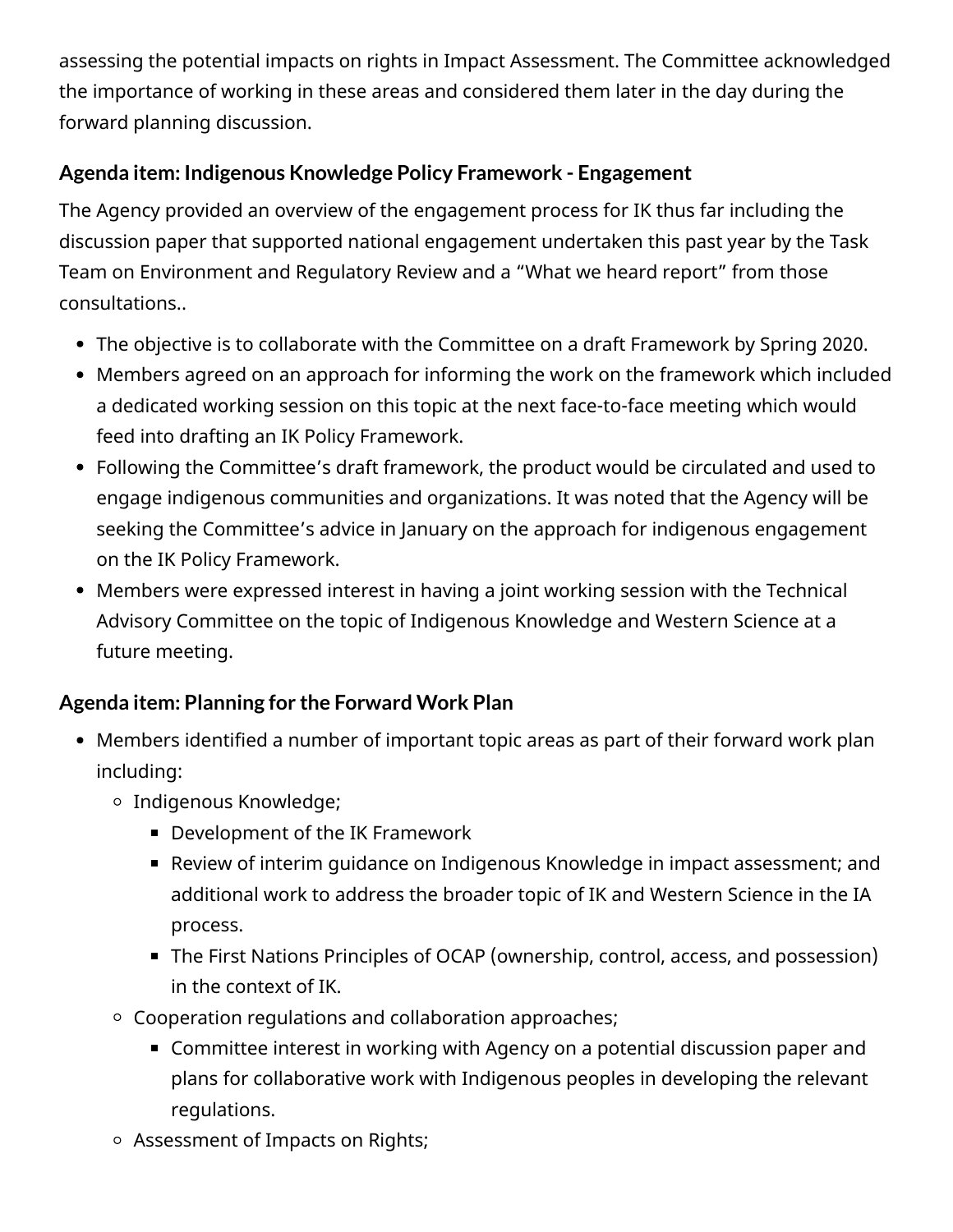- The Committee indicated interest in providing feedback on Agency's guidance on the assessment of impacts to rights following a national workshop on this topic in December.
- Research topics for the Committee's internal research budget were also discussed including areas including:
	- Indigenous Knowledge (Ethical space and OCAP principles);
	- o review of rights-based assessments;
	- $\circ$  development of an early engagement toolkit (best-practices, resources, capacity), and,
	- cultural competency training and tools.

#### **Agenda item: Closing Remarks and Next Steps**

- Members agreed that the next meeting will be a working session on the Indigenous Knowledge Policy Framework and advice on engagement approaches.
- The next meeting will occur January 29-30, 2019, in Montreal, QC.

# **Indigenous Advisory Committee**

### **Action Items from November 6-7 Meeting**

#### **Secretariat Action Items:**

- Prepare meeting minutes for Members to review and finalize (complete).
- Share Engagement Strategy for IK Policy Framework with members (December 20).
- Finalize and circulate forward work plan to members. (December 20)
- Develop and circulate list of topics for IAC research budget (complete).

#### **Members' Action-items:**

- Members to finalize comments on Terms of Reference. (December 6, 2019)
- Provide feedback on forward work plan. (January 6, 2019)
- Provide input on IAC research budget topic for project this fiscal year (Complete)
- Member attending Impacts on Rights Workshop to report back to Committee in January.

# **Attendees**

#### **Co-Chairs**

- Elmer Ghostkeeper
- Sue Chiblow

#### **Committee Members**